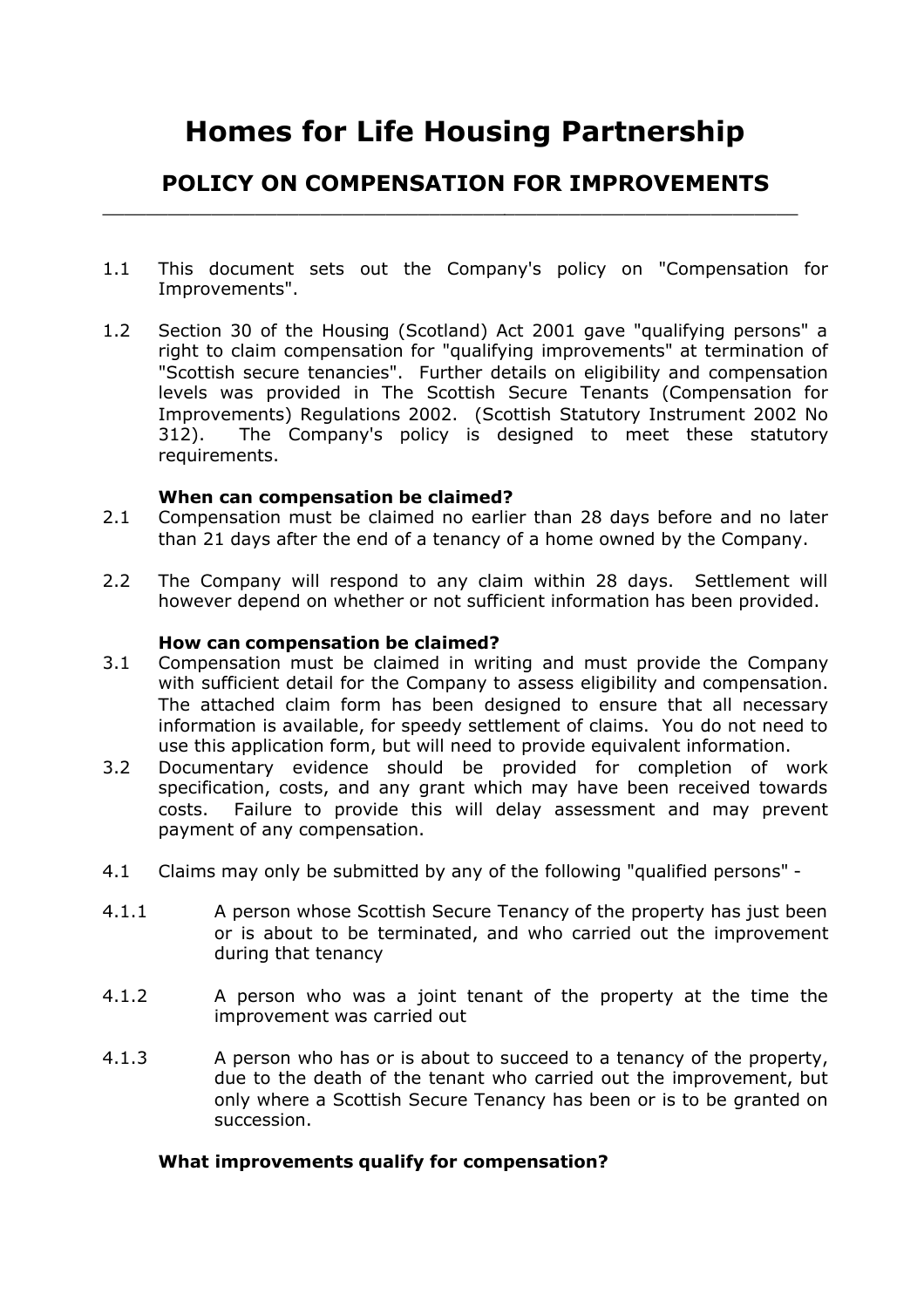- 5.1 Improvements must have been completed with the Company's prior written consent, must comply with all conditions of that consent, and must have been completed no earlier than 30th September 2002.
- 5.2 Only improvements listed on the attached Schedule will qualify. [This schedule is from The Scottish Secure Tenants (Compensation for Improvements) Regulations 2002].

## **How will compensation be calculated?**

- 6.1 The Scottish Secure Tenants (Compensation for Improvements) Regulations 2002 sets out the prescribed formula which must be used. The application form has been designed around this calculation:
- 6.1.1 The net cost of the improvement must be established. This will include the cost of materials and employed labour, but not the cost of any built in appliances, and must be net of any discount on or grant payments towards cost **= C**
- 6.1.2 The notional life of the improvement is established from the attached  $schedule = N$
- 6.1.3 The number of full or part years between completion of the improvement and the end of tenancy is established **= Y**
- 6.1.4 In principle compensation is then calculated using the formula -

$$
C \times (1 - \underline{Y})
$$

- 6.1.5 The need for any deductions from this in principle compensation are established. Deductions will be made where -
- *6.1.5.1 The improvement was to a higher standard than the Company would normally use for such improvements*
- *6.1.5.2 The cost of the improvements was excessive*
- *6.1.5.3 The improvement has deteriorated quicker than allowed for in the notional life calculation*
- 6.1.6 The need to offset any sums owed to the Company is established.
- 6.1.7 No payment will however be made where the net compensation due is calculated to be less than £100. Also, the maximum compensation payable is restricted to £4,000 for any one improvement. (Both those sums are prescribed by the Act and the Regulations).

### **Exclusions**

7.1 Notwithstanding eligibility under other provisions of this policy no compensation will be paid where -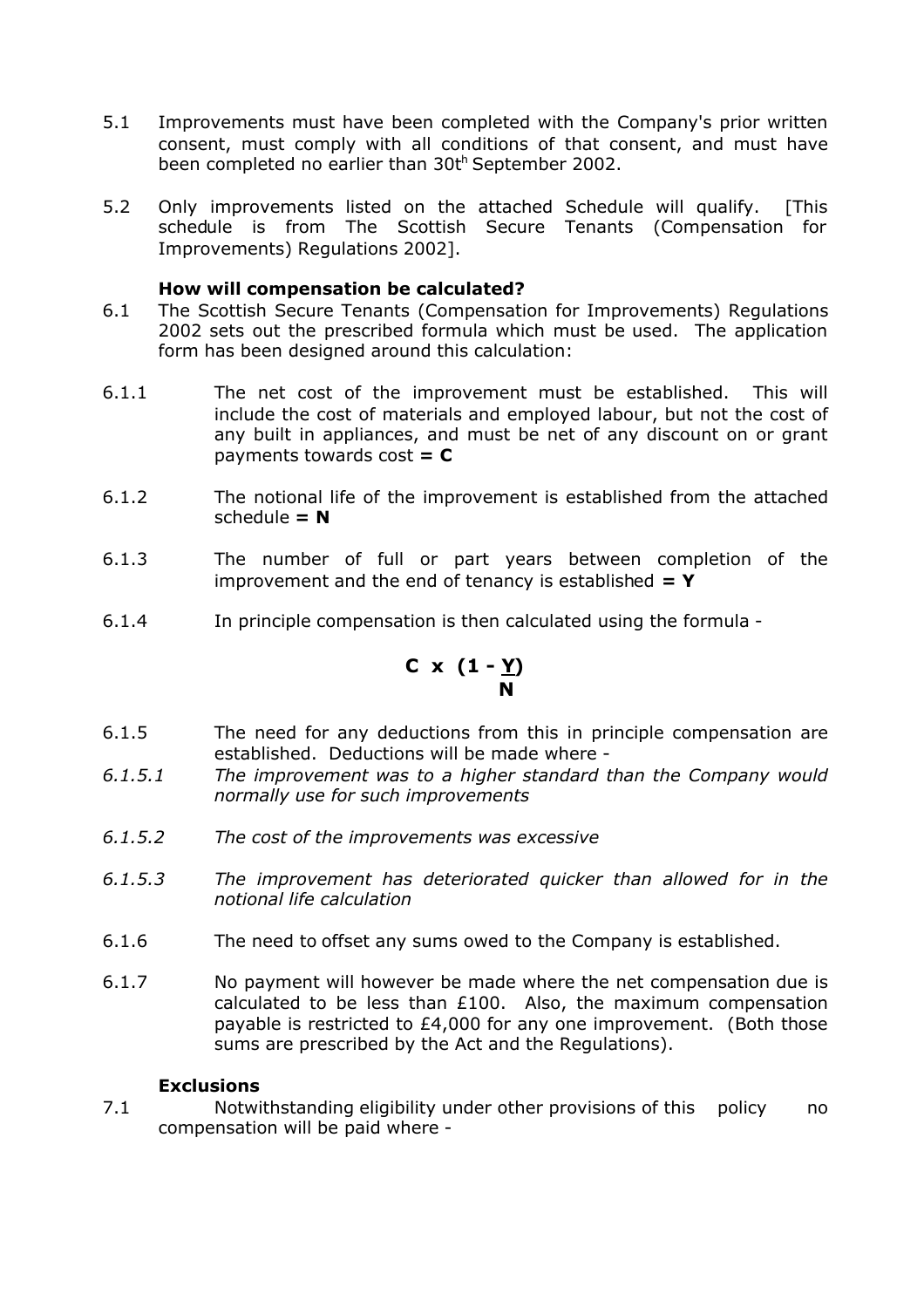- 7.1.1 The property has been or is being repossessed as a result of legal action
- 7.1.2 The property has been or is being disposed of by the Company under Section 14 of the Housing (Scotland) Act 1987 or Section 65 of the Housing (Scotland) Act 2001.
- 7.1.3 The property has been or is being purchased under the "right to buy".
- 7.1.4 The applicant has been granted a new tenancy by the Company, alone or jointly, of the same, or substantially the same house.

#### **Review**

- 8.1 If you are dissatisfied with the Company's decision, you may request a review of your case. Your request must be made within 28 days of receipt of the Company's notification. The review will be by a panel of Directors who had no involvement in the original decision. You will have the right to make written and/or oral representations to and to be accompanied by a representative of your choice. This review panel will otherwise comply with the general requirements for such panels as outlined in the Company's Complaints Policy.
- 8.2 In the event that you are still dissatisfied after that review you have the right to appeal to the Sheriff, for this area.
- 8.3 You may wish to pursue independent advice and/or to refer any concerns to the public sector ombudsman before pursuing any formal legal action. Details are provided in the Company's Complaints Policy.
- 8.4 Applications and outcomes will be monitored by the Company's Board of Directors. The Policy will be reviewed no later than November 2007 (three years after implementation).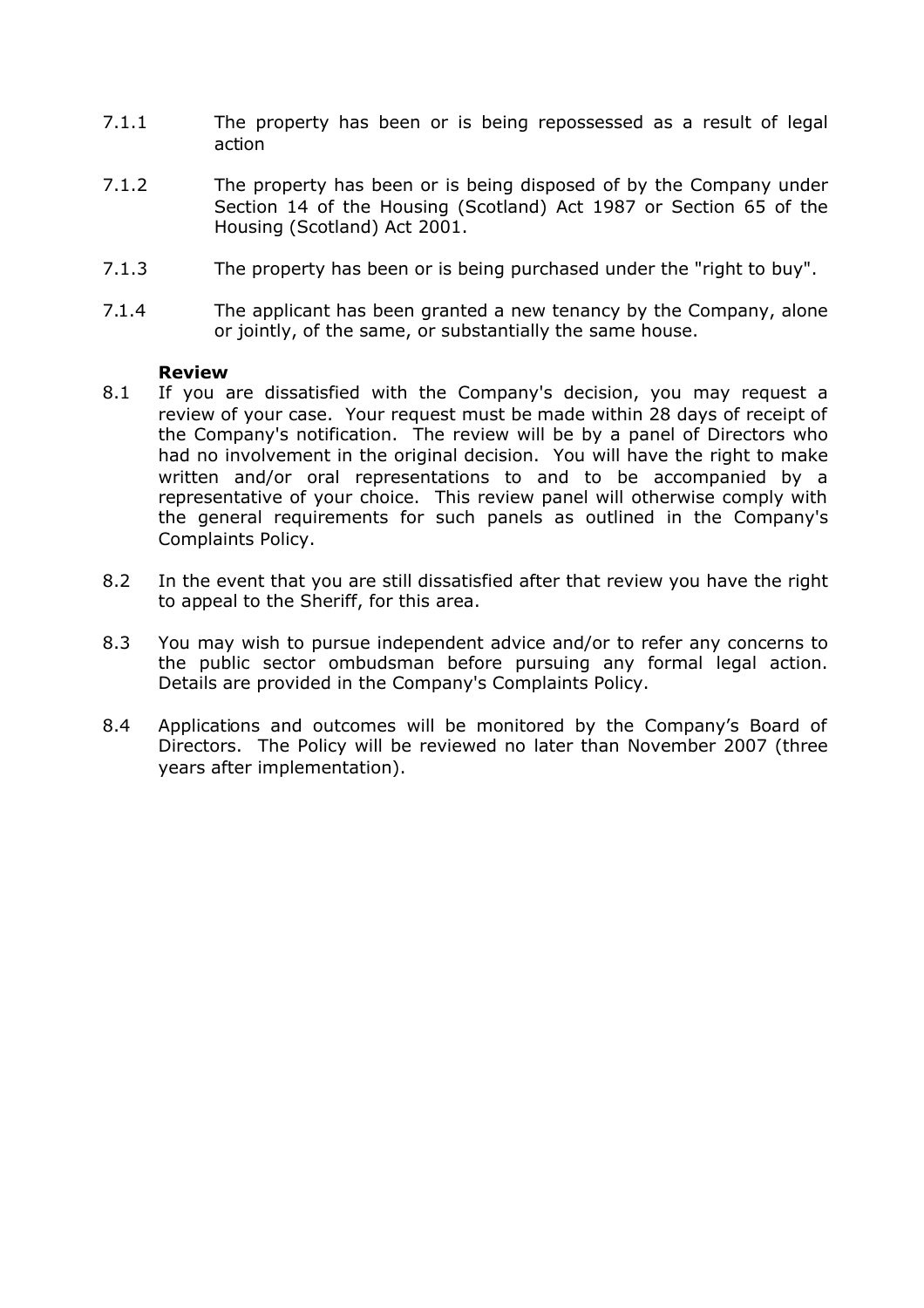## **Homes for Life Housing Partnership**

## **POLICY ON COMPENSATION FOR IMPROVEMENTS**

## **Schedule of Qualifying Improvements**

|                | <b>COLUMN 2</b>                                                                                            |                             |
|----------------|------------------------------------------------------------------------------------------------------------|-----------------------------|
|                | <b>Item</b>                                                                                                | (Notional life<br>in years) |
| $\mathbf{1}$   | <b>Bath or Shower</b>                                                                                      | 12                          |
| $\overline{2}$ | Cavity Wall Insulation                                                                                     | 20                          |
| $\mathfrak{Z}$ | Sound Insulation                                                                                           | 20                          |
| $\overline{4}$ | Double Glazing or other external window replacement<br>or secondary glazing                                | 20                          |
| 5              | Draught proofing of external doors or windows                                                              | 8                           |
| 6              | Insulation of pipes, water tank or cylinder                                                                | 10                          |
| $\overline{z}$ | Installation of mechanical ventilation in bathrooms and<br>kitchens                                        | $\overline{7}$              |
| 8              | Kitchen sink                                                                                               | 10                          |
| 9              | Loft insulation                                                                                            | 20                          |
| 10             | Rewiring and the provision of power and lighting or<br>other electrical fixtures including smoke detectors | 20                          |
| 11             | Security measures other than burglar alarm systems                                                         | 15                          |
| 12             | Space or water heating                                                                                     | 12                          |
| 13             | Storage cupboards in bathroom or kitchen                                                                   | 10                          |
| 14             | Thermostatic radiator valves                                                                               | 7                           |
| 15             | Wash hand basin                                                                                            | 12                          |
| 16             | Water closet                                                                                               | 12                          |
| 17             | Work surfaces for food preparation                                                                         | 10                          |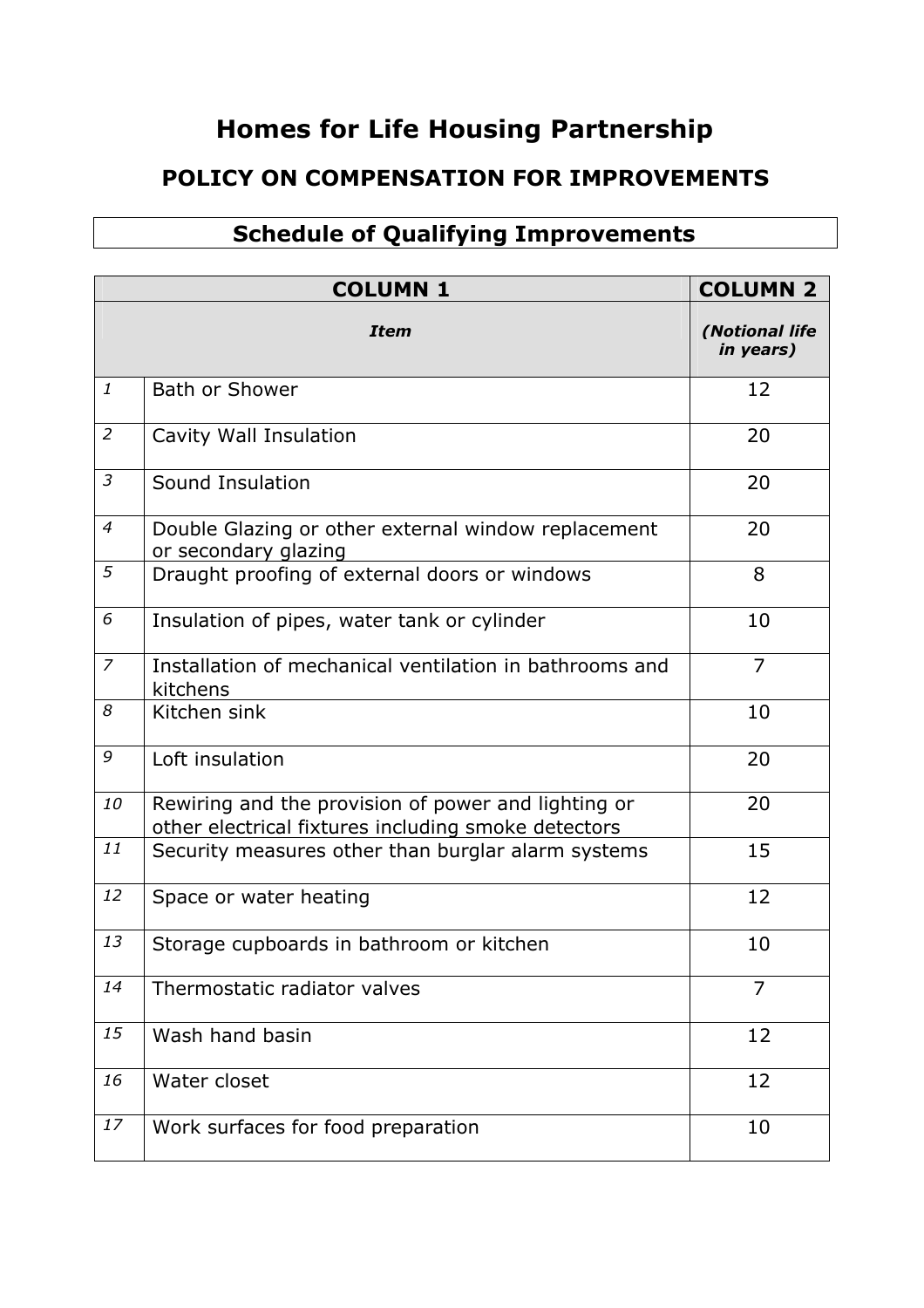# **Homes for Life Housing Partnership**

# **APPLICATION FORM FOR COMPENSATION FOR IMPROVEMENTS**

**SECTION 1 for completion by Applicant** 

| <b>Applicant</b> |  |  |
|------------------|--|--|
| <b>NAME</b>      |  |  |
| <b>ADDRESS</b>   |  |  |
|                  |  |  |
|                  |  |  |
| E-MAIL           |  |  |
|                  |  |  |

| <b>Improvements</b>                                                                                                                                                                                                        |
|----------------------------------------------------------------------------------------------------------------------------------------------------------------------------------------------------------------------------|
|                                                                                                                                                                                                                            |
|                                                                                                                                                                                                                            |
| <b>END OF TENANCY DATE</b>                                                                                                                                                                                                 |
| RELATIONSHIP TO TENANT (if not tenant)                                                                                                                                                                                     |
| DESCRIBE IMPROVEMENTS FOR WHICH COMPENSATION IS SOUGHT                                                                                                                                                                     |
| <u> 1989 - Johann John Stone, mars et al. 1989 - John Stone, mars et al. 1989 - John Stone, mars et al. 1989 - John Stone</u><br>the control of the control of the control of the control of the control of the control of |
| WAS PRIOR WRITTEN CONSENT SECURED FOR IMPROVEMENTS?<br>(delete) YES / NO / DON'T KNOW                                                                                                                                      |
| IF YES, WHAT DATE (APPROXIMATELY) WAS THIS GRANTED?                                                                                                                                                                        |
| WHEN WERE WORKS COMPLETED (APPROXIMATELY)?                                                                                                                                                                                 |